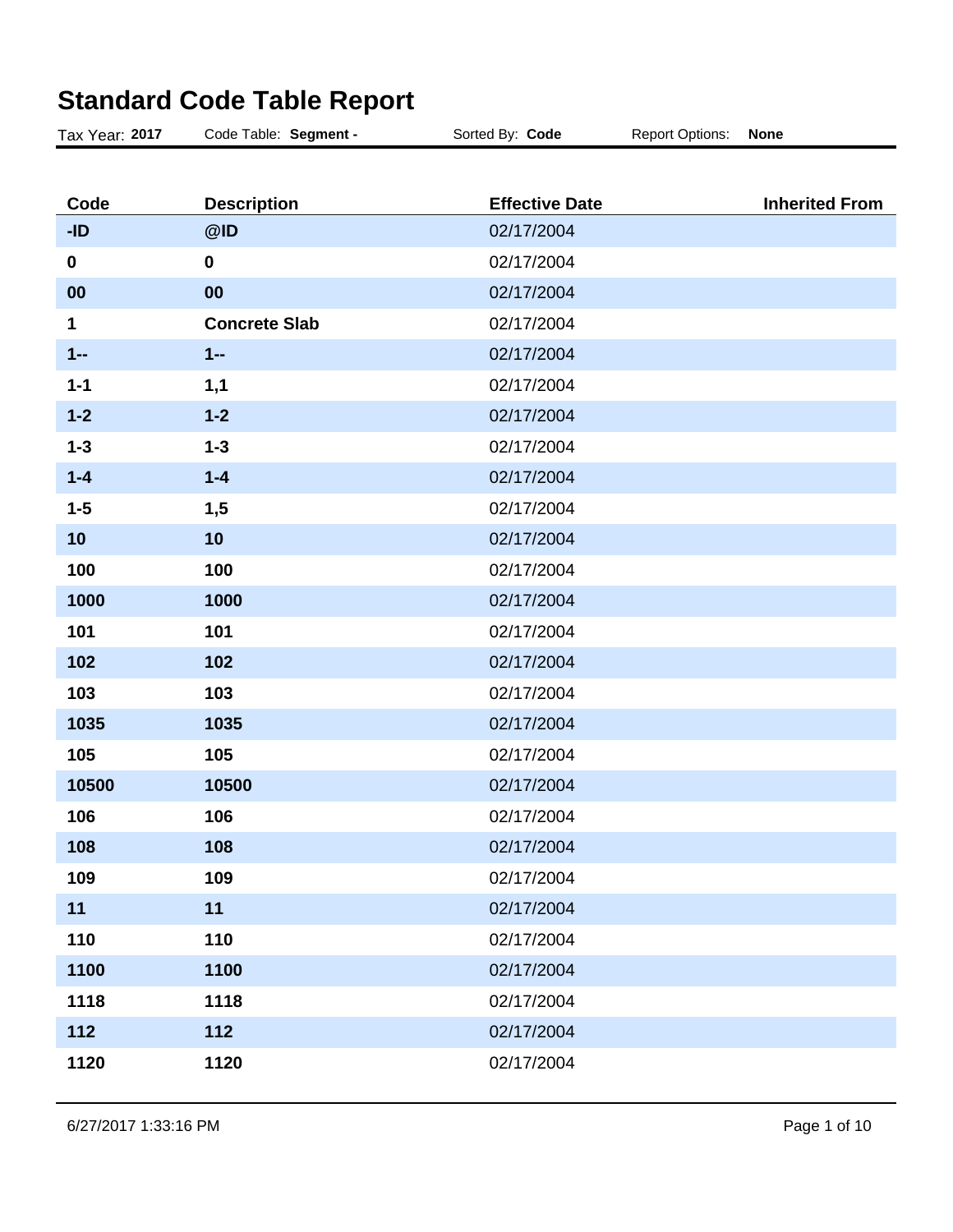| Code  | <b>Description</b> | <b>Effective Date</b> | <b>Inherited From</b> |
|-------|--------------------|-----------------------|-----------------------|
| 1128  | 1128               | 02/17/2004            |                       |
| 1140  | 1140               | 02/17/2004            |                       |
| 115   | 115                | 02/17/2004            |                       |
| 116   | 116                | 02/17/2004            |                       |
| 117   | 117                | 02/17/2004            |                       |
| 118   | 118                | 02/17/2004            |                       |
| 12    | 12                 | 02/17/2004            |                       |
| 120   | 120                | 02/17/2004            |                       |
| 12015 | 12015              | 02/17/2004            |                       |
| 122   | 122                | 02/17/2004            |                       |
| 123   | 123                | 02/17/2004            |                       |
| 1233  | 1233               | 02/17/2004            |                       |
| 125   | 125                | 02/17/2004            |                       |
| 1258  | 1258               | 02/17/2004            |                       |
| 126   | 126                | 02/17/2004            |                       |
| 1265  | 1265               | 02/17/2004            |                       |
| 128   | 128                | 02/17/2004            |                       |
| 129   | 129                | 02/17/2004            |                       |
| 13    | 13                 | 02/17/2004            |                       |
| 130   | 130                | 02/17/2004            |                       |
| 1300  | 1300               | 02/17/2004            |                       |
| 133   | 133                | 02/17/2004            |                       |
| 134   | 134                | 02/17/2004            |                       |
| 135   | 135                | 02/17/2004            |                       |
| 136   | 136                | 02/17/2004            |                       |
| 138   | 138                | 02/17/2004            |                       |
| 14    | 14                 | 02/17/2004            |                       |
| 140   | 140                | 02/17/2004            |                       |
| 142   | 142                | 02/17/2004            |                       |
| 144   | 144                | 02/17/2004            |                       |
| 148   | 148                | 02/17/2004            |                       |
| 149   | 149                | 02/17/2004            |                       |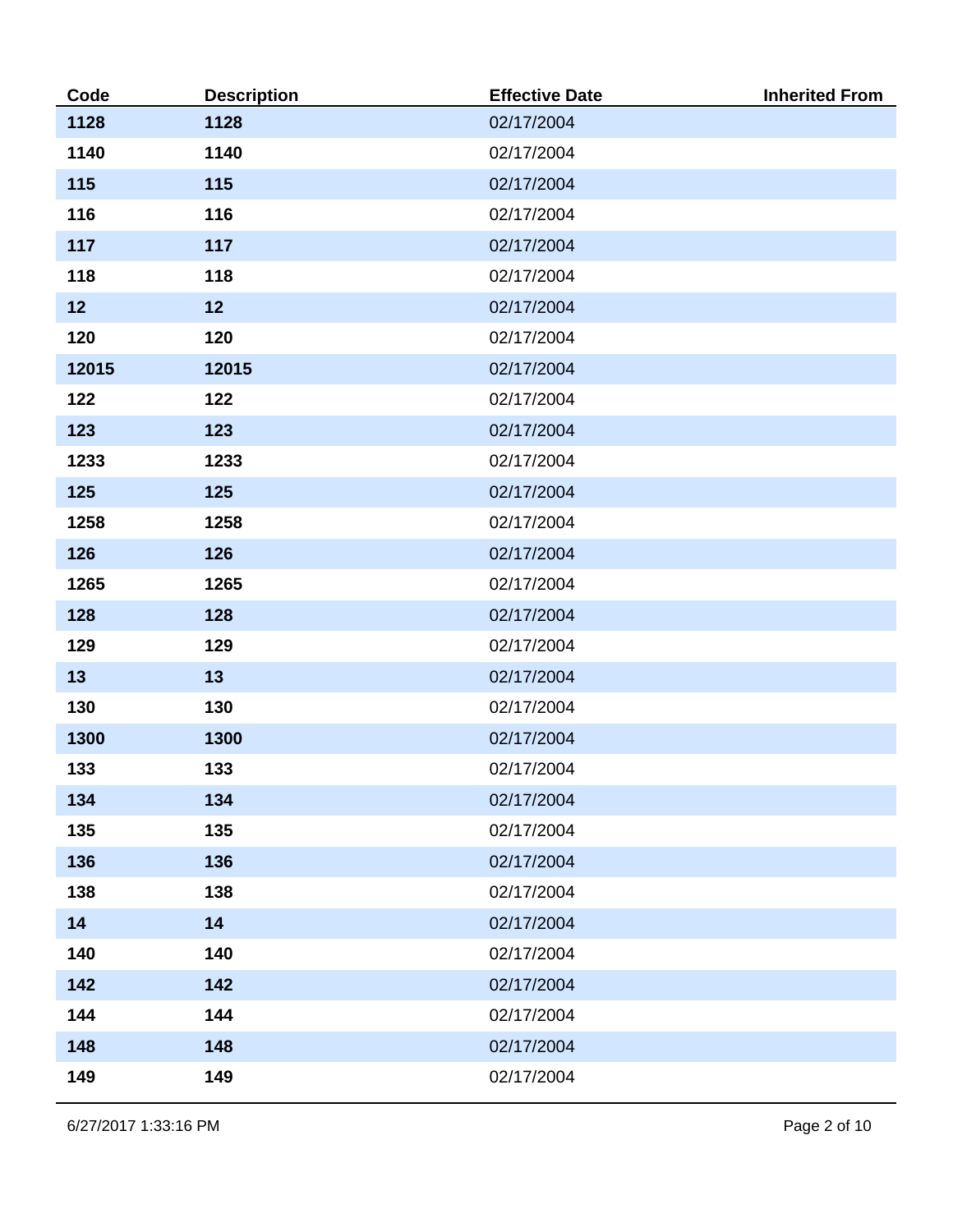| Code | <b>Description</b> | <b>Effective Date</b> | <b>Inherited From</b> |
|------|--------------------|-----------------------|-----------------------|
| 15   | 15                 | 02/17/2004            |                       |
| 150  | 150                | 02/17/2004            |                       |
| 153  | 153                | 02/17/2004            |                       |
| 156  | 156                | 02/17/2004            |                       |
| 157  | 157                | 02/17/2004            |                       |
| 159  | 159                | 02/17/2004            |                       |
| 16   | 16                 | 02/17/2004            |                       |
| 160  | 160                | 02/17/2004            |                       |
| 1600 | 1600               | 02/17/2004            |                       |
| 1610 | 1610               | 02/17/2004            |                       |
| 162  | 162                | 02/17/2004            |                       |
| 1632 | 1632               | 02/17/2004            |                       |
| 165  | 165                | 02/17/2004            |                       |
| 167  | 167                | 02/17/2004            |                       |
| 168  | 168                | 02/17/2004            |                       |
| 17   | 17                 | 02/17/2004            |                       |
| 170  | 170                | 02/17/2004            |                       |
| 172  | 172                | 02/17/2004            |                       |
| 1728 | 1728               | 02/17/2004            |                       |
| 176  | 176                | 02/17/2004            |                       |
| 179  | 179                | 02/17/2004            |                       |
| 1790 | 1790               | 02/17/2004            |                       |
| 18   | 18                 | 02/17/2004            |                       |
| 180  | 180                | 02/17/2004            |                       |
| 181  | 181                | 02/17/2004            |                       |
| 182  | 182                | 02/17/2004            |                       |
| 1830 | 1830               | 02/17/2004            |                       |
| 184  | 184                | 02/17/2004            |                       |
| 1840 | 1840               | 02/17/2004            |                       |
| 188  | 188                | 02/17/2004            |                       |
| 19   | 19                 | 02/17/2004            |                       |
| 190  | 190                | 02/17/2004            |                       |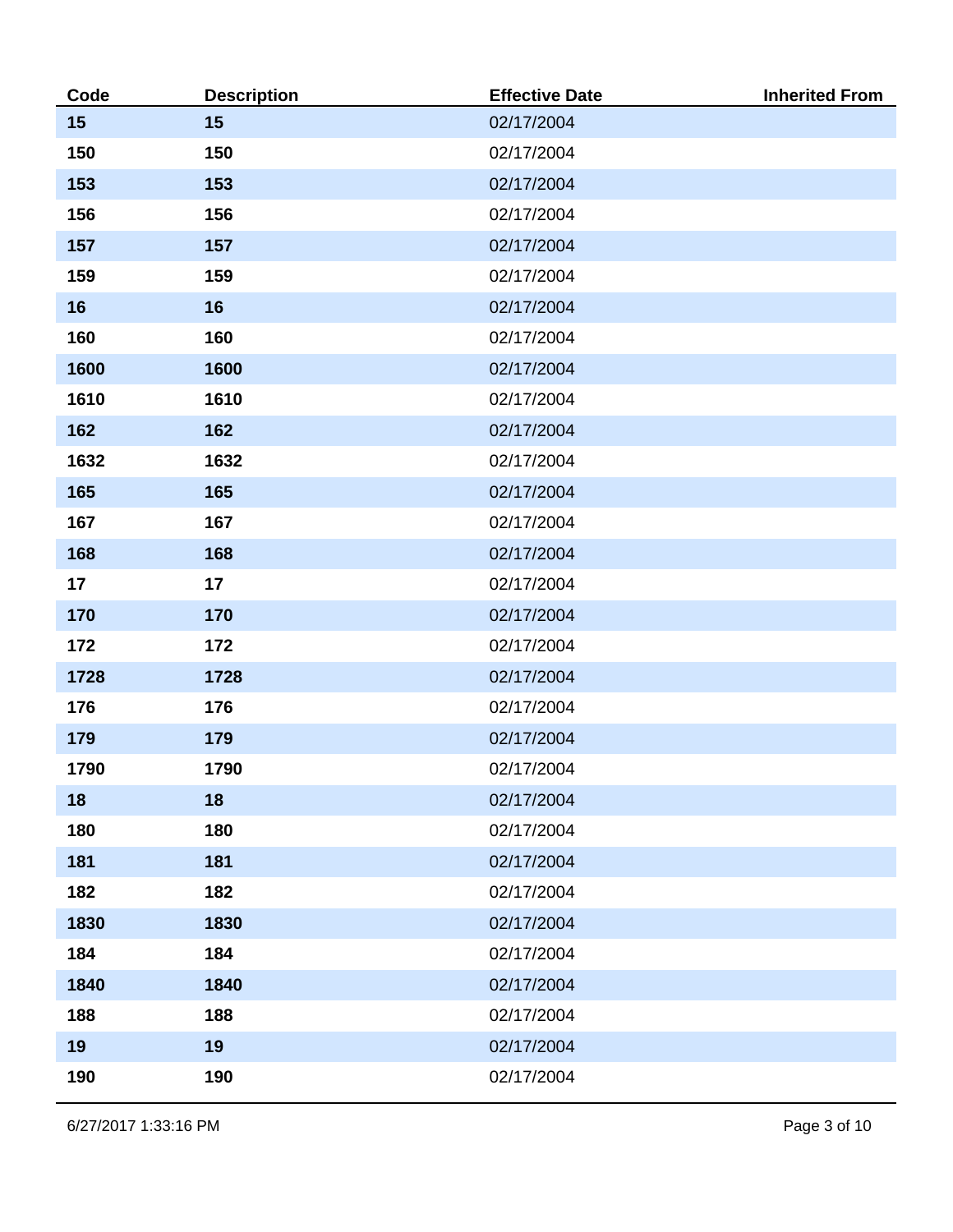| Code         | <b>Description</b>  | <b>Effective Date</b> | <b>Inherited From</b> |
|--------------|---------------------|-----------------------|-----------------------|
| 194          | 194                 | 02/17/2004            |                       |
| 1958         | 1958                | 02/17/2004            |                       |
| 196          | 196                 | 02/17/2004            |                       |
| 1960         | 1960                | 02/17/2004            |                       |
| 1980         | 1980                | 02/17/2004            |                       |
| 199          | 199                 | 02/17/2004            |                       |
| 1990         | 1990                | 02/17/2004            |                       |
| $\mathbf{2}$ | <b>Post Tension</b> | 02/17/2004            |                       |
| 20           | 20                  | 02/17/2004            |                       |
| 200          | 200                 | 02/17/2004            |                       |
| 2005         | 2005                | 02/17/2004            |                       |
| 201          | 201                 | 02/17/2004            |                       |
| 204          | 204                 | 02/17/2004            |                       |
| 206          | 206                 | 02/17/2004            |                       |
| 21           | 21                  | 02/17/2004            |                       |
| 210          | 210                 | 02/17/2004            |                       |
| 22           | 22                  | 02/17/2004            |                       |
| 224          | 224                 | 02/17/2004            |                       |
| 225          | 225                 | 02/17/2004            |                       |
| 2256         | 2256                | 02/17/2004            |                       |
| 226          | 226                 | 02/17/2004            |                       |
| 228          | 228                 | 02/17/2004            |                       |
| 23           | 23                  | 02/17/2004            |                       |
| 230          | 230                 | 02/17/2004            |                       |
| 233          | 233                 | 02/17/2004            |                       |
| 236          | 236                 | 02/17/2004            |                       |
| 238          | 238                 | 02/17/2004            |                       |
| 24           | 24                  | 02/17/2004            |                       |
| 240          | 240                 | 02/17/2004            |                       |
| 2424         | 2424                | 02/17/2004            |                       |
| 248          | 248                 | 02/17/2004            |                       |
| 25           | 25                  | 02/17/2004            |                       |

6/27/2017 1:33:16 PM Page 4 of 10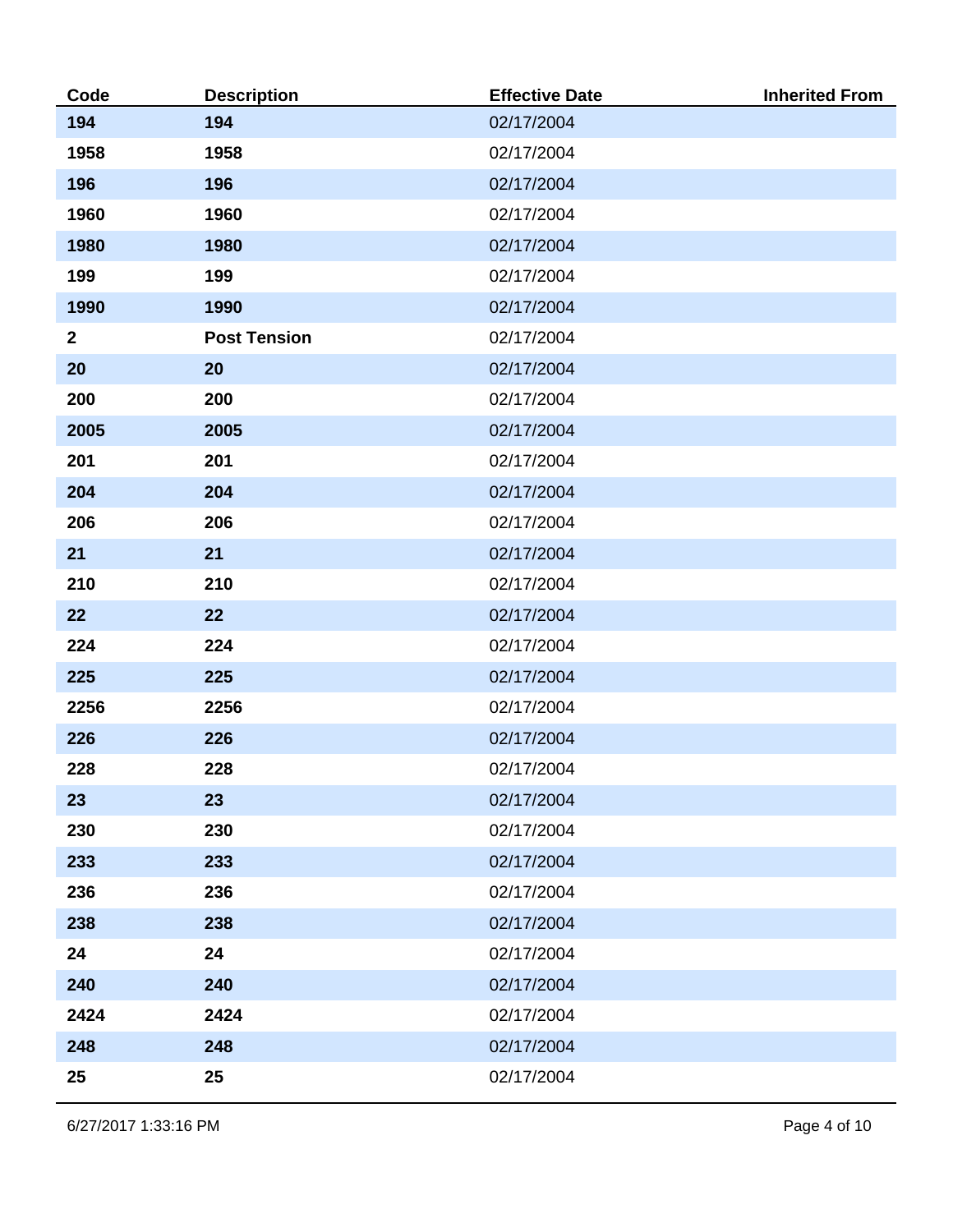| Code         | <b>Description</b>   | <b>Effective Date</b> | <b>Inherited From</b> |
|--------------|----------------------|-----------------------|-----------------------|
| 251          | 251                  | 02/17/2004            |                       |
| 252          | 252                  | 02/17/2004            |                       |
| 254          | 254                  | 02/17/2004            |                       |
| 255          | 255                  | 02/17/2004            |                       |
| 26           | 26                   | 02/17/2004            |                       |
| 27           | 27                   | 02/17/2004            |                       |
| 274          | 274                  | 02/17/2004            |                       |
| 28           | 28                   | 02/17/2004            |                       |
| 2841         | 2841                 | 02/17/2004            |                       |
| 29           | 29                   | 02/17/2004            |                       |
| $\mathbf{3}$ | <b>Pier And Beam</b> | 02/17/2004            |                       |
| $3 -$        | $3 -$                | 02/17/2004            |                       |
| $3 - 4$      | $3 - 4$              | 02/17/2004            |                       |
| 30           | 30                   | 02/17/2004            |                       |
| 300          | 300                  | 02/17/2004            |                       |
| 3000         | 3000                 | 02/17/2004            |                       |
| 3060         | 3060                 | 02/17/2004            |                       |
| 308          | 308                  | 02/17/2004            |                       |
| 31           | 31                   | 02/17/2004            |                       |
| 310          | 310                  | 02/17/2004            |                       |
| 315          | 315                  | 02/17/2004            |                       |
| 32           | 32                   | 02/17/2004            |                       |
| 320          | 320                  | 02/17/2004            |                       |
| 321          | 321                  | 02/17/2004            |                       |
| 33           | 33                   | 02/17/2004            |                       |
| 330          | 330                  | 02/17/2004            |                       |
| 331          | 331                  | 02/17/2004            |                       |
| 34           | 34                   | 02/17/2004            |                       |
| 344          | 344                  | 02/17/2004            |                       |
| 35           | 35                   | 02/17/2004            |                       |
| 350          | 350                  | 02/17/2004            |                       |
| 352          | 352                  | 02/17/2004            |                       |

6/27/2017 1:33:16 PM Page 5 of 10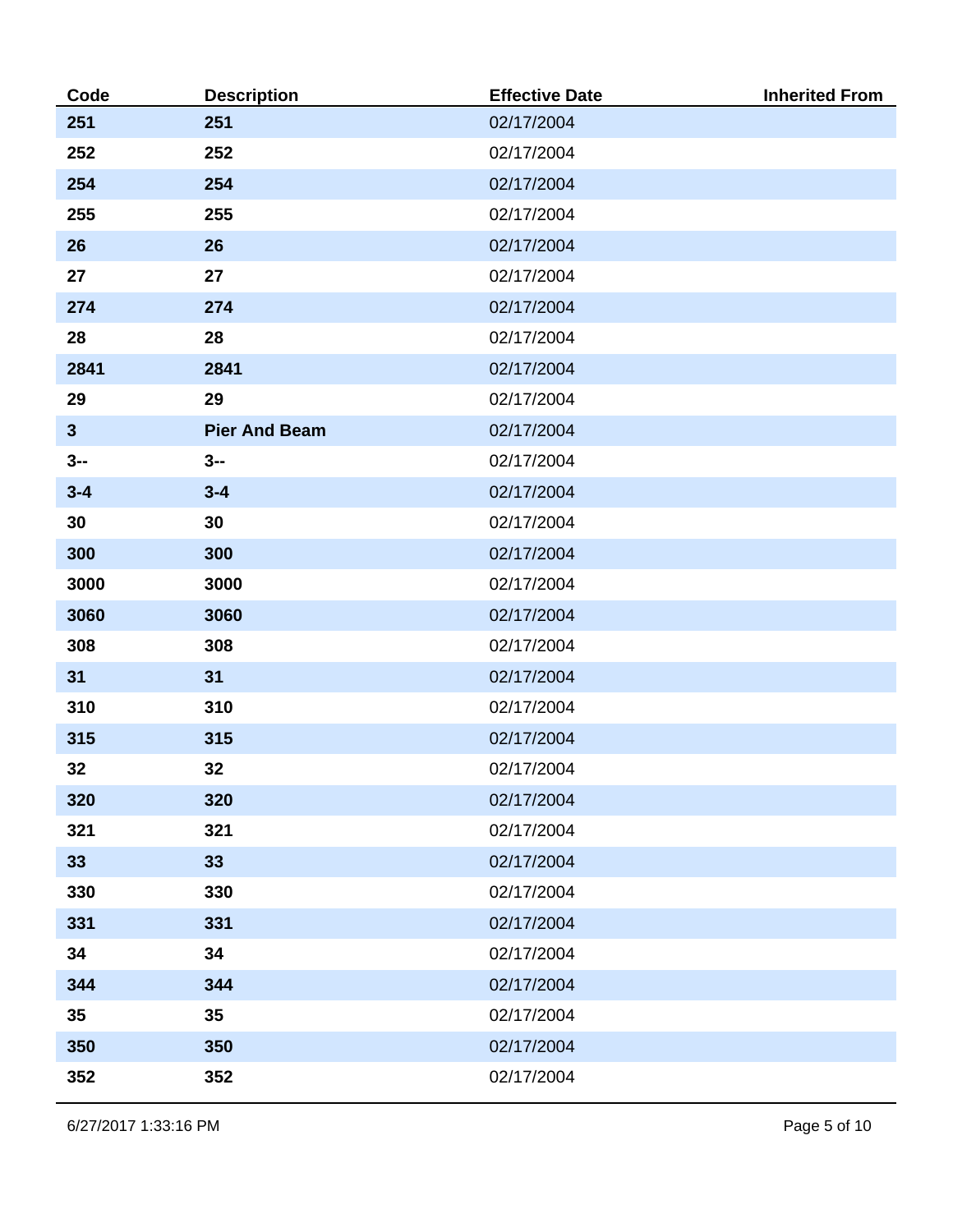| Code                    | <b>Description</b>     | <b>Effective Date</b> | <b>Inherited From</b> |
|-------------------------|------------------------|-----------------------|-----------------------|
| 36                      | 36                     | 02/17/2004            |                       |
| 360                     | 360                    | 02/17/2004            |                       |
| 364                     | 364                    | 02/17/2004            |                       |
| 367                     | 367                    | 02/17/2004            |                       |
| 37                      | 37                     | 02/17/2004            |                       |
| 3720                    | 3720                   | 02/17/2004            |                       |
| 38                      | 38                     | 02/17/2004            |                       |
| 3800                    | 3800                   | 02/17/2004            |                       |
| 39                      | 39                     | 02/17/2004            |                       |
| 396                     | 396                    | 02/17/2004            |                       |
| $\overline{\mathbf{4}}$ | <b>Concrete Blocks</b> | 02/17/2004            |                       |
| $4-$                    | 4,                     | 02/17/2004            |                       |
| $4 - 1$                 | $4 - 1$                | 02/17/2004            |                       |
| $4 - 4$                 | $4 - 4$                | 02/17/2004            |                       |
| $4 - 5$                 | $4-5$                  | 02/17/2004            |                       |
| 40                      | 40                     | 02/17/2004            |                       |
| 408                     | 408                    | 02/17/2004            |                       |
| 41                      | 41                     | 02/17/2004            |                       |
| 410                     | 410                    | 02/17/2004            |                       |
| 419                     | 419                    | 02/17/2004            |                       |
| 4190                    | 4190                   | 02/17/2004            |                       |
| 42                      | 42                     | 02/17/2004            |                       |
| 420                     | 420                    | 02/17/2004            |                       |
| 4200                    | 4200                   | 02/17/2004            |                       |
| 43                      | 43                     | 02/17/2004            |                       |
| 44                      | 44                     | 02/17/2004            |                       |
| 440                     | 440                    | 02/17/2004            |                       |
| 444                     | 444                    | 02/17/2004            |                       |
| 449                     | 449                    | 02/17/2004            |                       |
| 45                      | 45                     | 02/17/2004            |                       |
| 46                      | 46                     | 02/17/2004            |                       |
| 460                     | 460                    | 02/17/2004            |                       |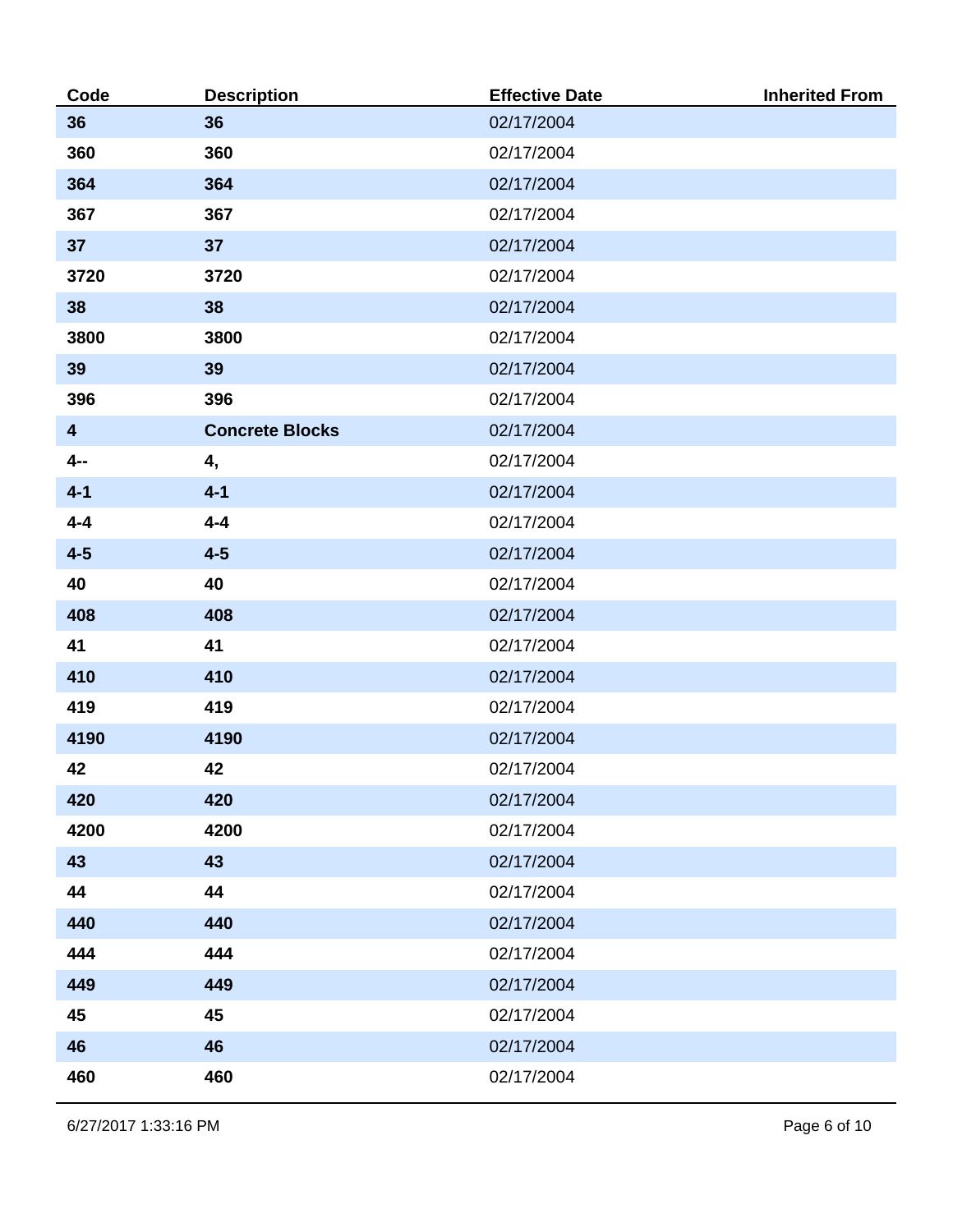| Code            | <b>Description</b> | <b>Effective Date</b> | <b>Inherited From</b> |
|-----------------|--------------------|-----------------------|-----------------------|
| 47              | 47                 | 02/17/2004            |                       |
| 476             | 476                | 02/17/2004            |                       |
| 48              | 48                 | 02/17/2004            |                       |
| 480             | 480                | 02/17/2004            |                       |
| 484             | 484                | 02/17/2004            |                       |
| 488             | 488                | 02/17/2004            |                       |
| 49              | 49                 | 02/17/2004            |                       |
| 496             | 496                | 02/17/2004            |                       |
| $5\phantom{.0}$ | <b>Wood Piers</b>  | 02/17/2004            |                       |
| $5-$            | 5,                 | 02/17/2004            |                       |
| 50              | 50                 | 02/17/2004            |                       |
| 502             | 502                | 02/17/2004            |                       |
| 504             | 504                | 02/17/2004            |                       |
| 51              | 51                 | 02/17/2004            |                       |
| 516             | 516                | 02/17/2004            |                       |
| 52              | 52                 | 02/17/2004            |                       |
| 520             | 520                | 02/17/2004            |                       |
| 524             | 524                | 02/17/2004            |                       |
| 53              | 53                 | 02/17/2004            |                       |
| 5308            | 5308               | 02/17/2004            |                       |
| 537             | 537                | 02/17/2004            |                       |
| 5384            | 5384               | 02/17/2004            |                       |
| 54              | 54                 | 02/17/2004            |                       |
| 55              | 55                 | 02/17/2004            |                       |
| 56              | 56                 | 02/17/2004            |                       |
| 560             | 560                | 02/17/2004            |                       |
| 568             | 568                | 02/17/2004            |                       |
| 57              | 57                 | 02/17/2004            |                       |
| 575             | 575                | 02/17/2004            |                       |
| 576             | 576                | 02/17/2004            |                       |
| 577             | 577                | 02/17/2004            |                       |
| 58              | 58                 | 02/17/2004            |                       |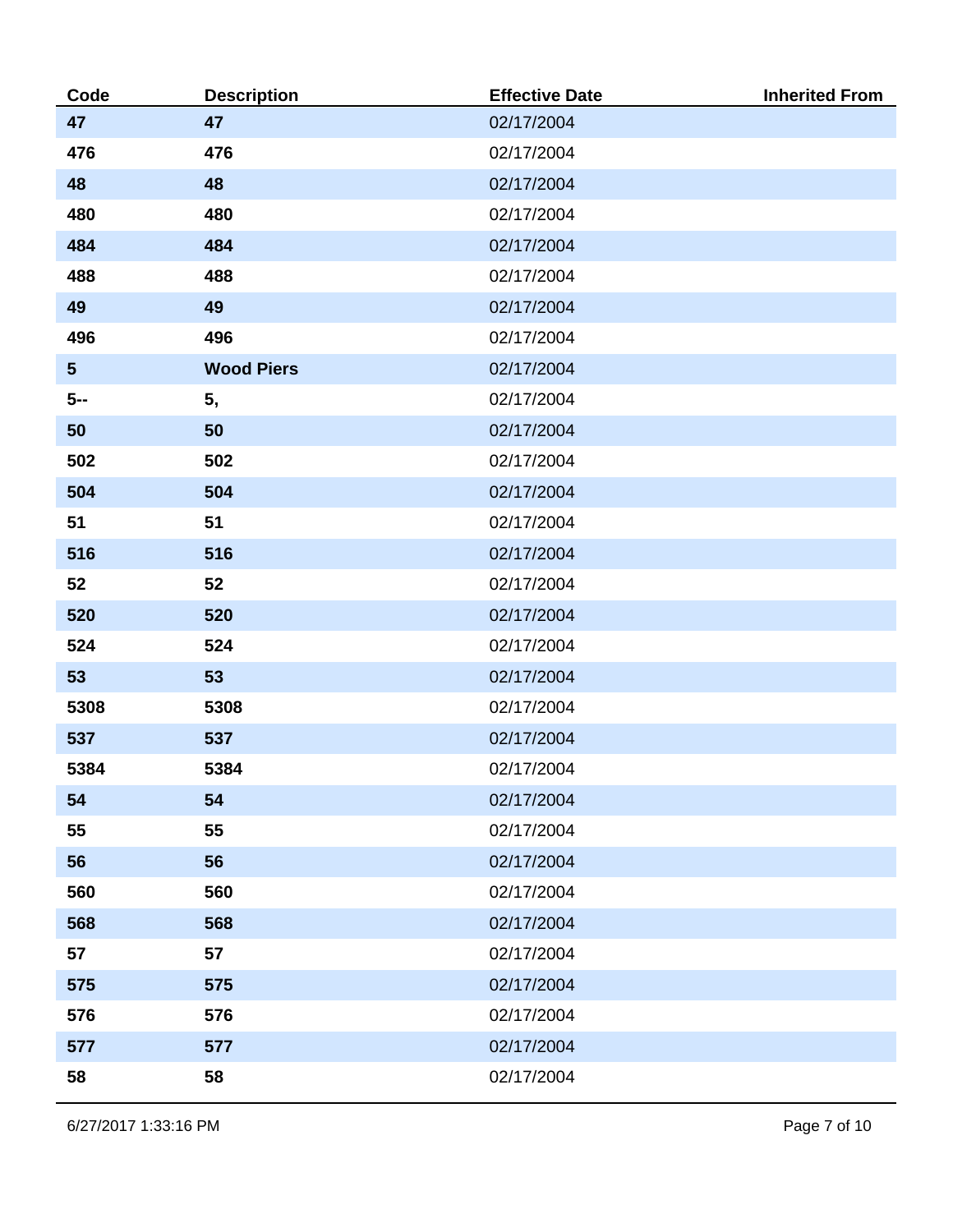| Code           | <b>Description</b> | <b>Effective Date</b> | <b>Inherited From</b> |
|----------------|--------------------|-----------------------|-----------------------|
| 59             | 59                 | 02/17/2004            |                       |
| $6\phantom{1}$ | $6\phantom{a}$     | 02/17/2004            |                       |
| 60             | 60                 | 02/17/2004            |                       |
| 600            | 600                | 02/17/2004            |                       |
| 604            | 604                | 02/17/2004            |                       |
| 61             | 61                 | 02/17/2004            |                       |
| 616            | 616                | 02/17/2004            |                       |
| 6166           | 6166               | 02/17/2004            |                       |
| 62             | 62                 | 02/17/2004            |                       |
| 620            | 620                | 02/17/2004            |                       |
| 63             | 63                 | 02/17/2004            |                       |
| 638            | 638                | 02/17/2004            |                       |
| 64             | 64                 | 02/17/2004            |                       |
| 640            | 640                | 02/17/2004            |                       |
| 648            | 648                | 02/17/2004            |                       |
| 65             | 65                 | 02/17/2004            |                       |
| 651            | 651                | 02/17/2004            |                       |
| 66             | 66                 | 02/17/2004            |                       |
| 664            | 664                | 02/17/2004            |                       |
| 67             | 67                 | 02/17/2004            |                       |
| 68             | 68                 | 02/17/2004            |                       |
| 69             | 69                 | 02/17/2004            |                       |
| $\overline{7}$ | $\overline{7}$     | 02/17/2004            |                       |
| 70             | 70                 | 02/17/2004            |                       |
| 71             | 71                 | 02/17/2004            |                       |
| 716            | 716                | 02/17/2004            |                       |
| 72             | 72                 | 02/17/2004            |                       |
| 720            | 720                | 02/17/2004            |                       |
| 7200           | 7200               | 02/17/2004            |                       |
| 73             | 73                 | 02/17/2004            |                       |
| 74             | 74                 | 02/17/2004            |                       |
| 7434           | 7434               | 02/17/2004            |                       |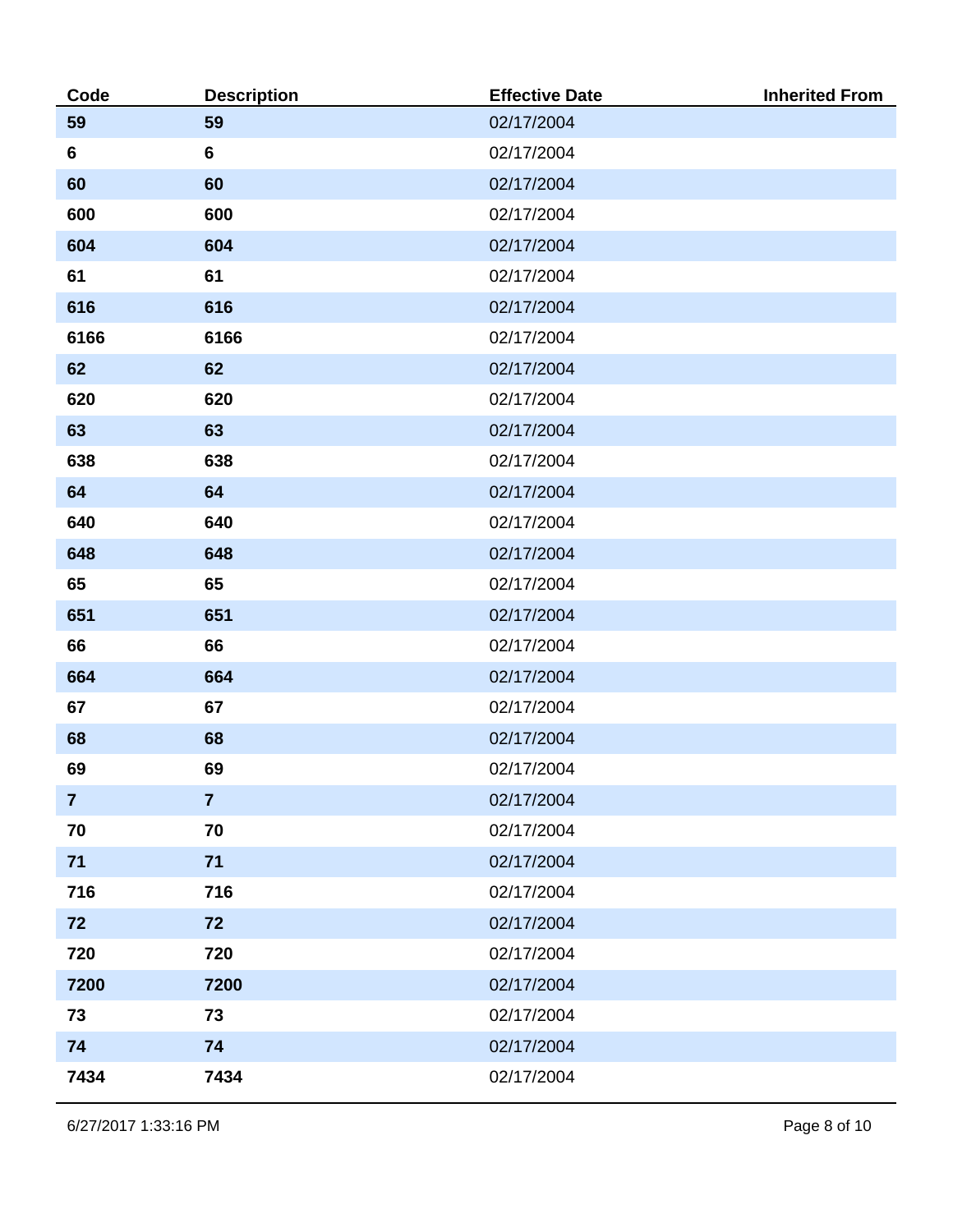| Code             | <b>Description</b> | <b>Effective Date</b> | <b>Inherited From</b> |
|------------------|--------------------|-----------------------|-----------------------|
| 744              | 744                | 02/17/2004            |                       |
| 75               | 75                 | 02/17/2004            |                       |
| 76               | 76                 | 02/17/2004            |                       |
| 760              | 760                | 02/17/2004            |                       |
| 7650             | 7650               | 02/17/2004            |                       |
| 768              | 768                | 02/17/2004            |                       |
| 78               | 78                 | 02/17/2004            |                       |
| 780              | 780                | 02/17/2004            |                       |
| $\boldsymbol{8}$ | $\boldsymbol{8}$   | 02/17/2004            |                       |
| 80               | 80                 | 02/17/2004            |                       |
| 81               | 81                 | 02/17/2004            |                       |
| 82               | 82                 | 02/17/2004            |                       |
| 83               | 83                 | 02/17/2004            |                       |
| 84               | 84                 | 02/17/2004            |                       |
| 840              | 840                | 02/17/2004            |                       |
| 85               | 85                 | 02/17/2004            |                       |
| 850              | 850                | 02/17/2004            |                       |
| 8592             | 8592               | 02/17/2004            |                       |
| 86               | 86                 | 02/17/2004            |                       |
| 860              | 860                | 02/17/2004            |                       |
| 872              | 872                | 02/17/2004            |                       |
| 876              | 876                | 02/17/2004            |                       |
| 877              | 877                | 02/17/2004            |                       |
| 88               | 88                 | 02/17/2004            |                       |
| 89               | 89                 | 02/17/2004            |                       |
| $\boldsymbol{9}$ | $\overline{9}$     | 02/17/2004            |                       |
| 90               | 90                 | 02/17/2004            |                       |
| 9009             | 9009               | 02/17/2004            |                       |
| 91               | 91                 | 02/17/2004            |                       |
| 912              | 912                | 02/17/2004            |                       |
| 92               | 92                 | 02/17/2004            |                       |
| 920              | 920                | 02/17/2004            |                       |

6/27/2017 1:33:16 PM Page 9 of 10